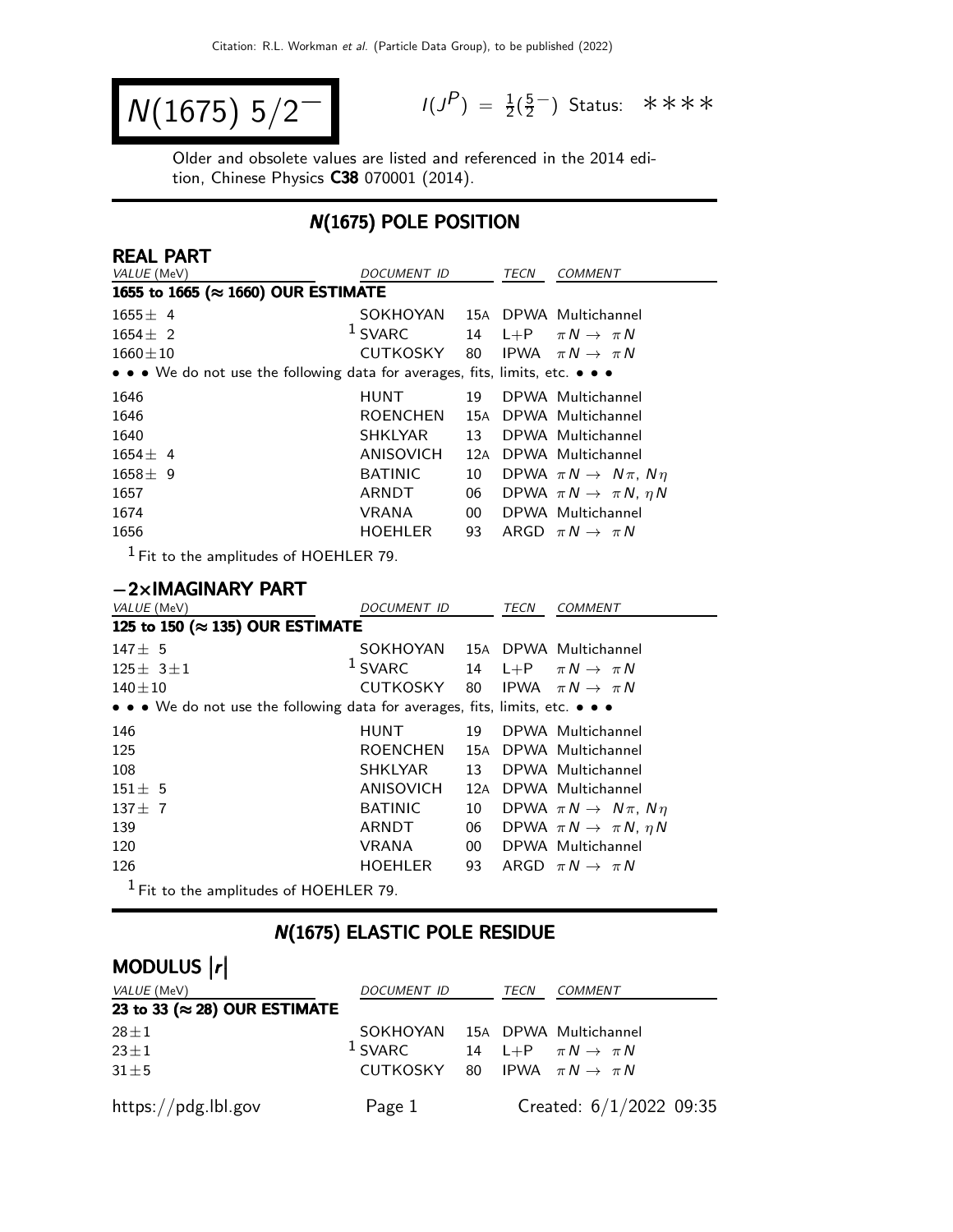• • • We do not use the following data for averages, fits, limits, etc. • • •

| 24       |         | ROENCHEN 15A DPWA Multichannel               |
|----------|---------|----------------------------------------------|
| 20       |         | SHKLYAR 13 DPWA Multichannel                 |
| $28 + 1$ |         | ANISOVICH 12A DPWA Multichannel              |
| 25       | BATINIC | 10 DPWA $\pi N \rightarrow N \pi$ , $N \eta$ |
| 27       | ARNDT   | 06 DPWA $\pi N \rightarrow \pi N$ , $\eta N$ |
| 23       |         | HOEHLER 93 ARGD $\pi N \to \pi N$            |
|          |         |                                              |

1 Fit to the amplitudes of HOEHLER 79.

| <b>PHASE <math>\theta</math></b>                                              |                                            |                 |      |                                           |
|-------------------------------------------------------------------------------|--------------------------------------------|-----------------|------|-------------------------------------------|
| VALUE $(^\circ)$                                                              | DOCUMENT ID                                |                 | TECN | COMMENT                                   |
| $-30$ to $-20$ ( $\approx -25$ ) OUR ESTIMATE                                 |                                            |                 |      |                                           |
| $-24+4$                                                                       | SOKHOYAN 15A DPWA Multichannel             |                 |      |                                           |
| $-25+2$                                                                       | $1$ SVARC                                  |                 |      | 14 L+P $\pi N \rightarrow \pi N$          |
| $-30\pm10$                                                                    | CUTKOSKY 80 IPWA $\pi N \rightarrow \pi N$ |                 |      |                                           |
| • • • We do not use the following data for averages, fits, limits, etc. • • • |                                            |                 |      |                                           |
| $-22$                                                                         | <b>ROENCHEN</b>                            |                 |      | 15A DPWA Multichannel                     |
| $-49$                                                                         | <b>SHKLYAR</b>                             | 13 <sup>7</sup> |      | DPWA Multichannel                         |
| $-26+4$                                                                       | ANISOVICH                                  | 12A             |      | DPWA Multichannel                         |
| $-16$                                                                         | <b>BATINIC</b>                             | 10              |      | DPWA $\pi N \rightarrow N \pi$ , $N \eta$ |
| $-21$                                                                         | ARNDT                                      | 06              |      | DPWA $\pi N \rightarrow \pi N$ , $\eta N$ |
| $-22$                                                                         | <b>HOEHLER</b>                             | 93              |      | ARGD $\pi N \rightarrow \pi N$            |
| $1$ Fit to the amplitudes of HOEHLER 79.                                      |                                            |                 |      |                                           |

### N(1675) INELASTIC POLE RESIDUE

The "normalized residue" is the residue divided by  $\Gamma_{pole}/2$ .

## Normalized residue in  $N\pi \rightarrow N(1675) \rightarrow \Delta \pi$ , D-wave

|                     | MODULUS PHASE $(^\circ)$                                                      | DOCUMENT ID TECN                |      | <b>COMMENT</b>            |
|---------------------|-------------------------------------------------------------------------------|---------------------------------|------|---------------------------|
|                     | $0.33 \pm 0.04$ 90 $\pm$ 15                                                   | SOKHOYAN 15A DPWA Multichannel  |      |                           |
|                     | • • • We do not use the following data for averages, fits, limits, etc. • • • |                                 |      |                           |
| $0.33 \pm 0.05$     | $82 + 10$                                                                     | ANISOVICH 12A DPWA Multichannel |      |                           |
|                     | Normalized residue in $N\pi \rightarrow N(1675) \rightarrow N\eta$            |                                 |      |                           |
| MODULUS             | PHASE (°)                                                                     | DOCUMENT ID TECN COMMENT        |      |                           |
|                     | • • • We do not use the following data for averages, fits, limits, etc. • • • |                                 |      |                           |
| 0.044               | $-43$                                                                         | ROENCHEN 15A DPWA Multichannel  |      |                           |
|                     | Normalized residue in $N\pi \rightarrow N(1675) \rightarrow AK$               |                                 |      |                           |
| MODULUS             | PHASE $(^\circ)$                                                              | DOCUMENT ID                     | TECN | <b>COMMENT</b>            |
|                     | • • • We do not use the following data for averages, fits, limits, etc. • • • |                                 |      |                           |
| 0.001               | 100                                                                           | ROENCHEN 15A DPWA Multichannel  |      |                           |
|                     | Normalized residue in $N\pi \to N(1675) \to \Sigma K$                         |                                 |      |                           |
|                     | $MODULUS$ PHASE $(°)$ DOCUMENT ID TECN COMMENT                                |                                 |      |                           |
|                     | • • • We do not use the following data for averages, fits, limits, etc. • • • |                                 |      |                           |
| 0.031               | $-175$                                                                        | ROENCHEN 15A DPWA Multichannel  |      |                           |
| https://pdg.lbl.gov |                                                                               | Page 2                          |      | Created: $6/1/2022$ 09:35 |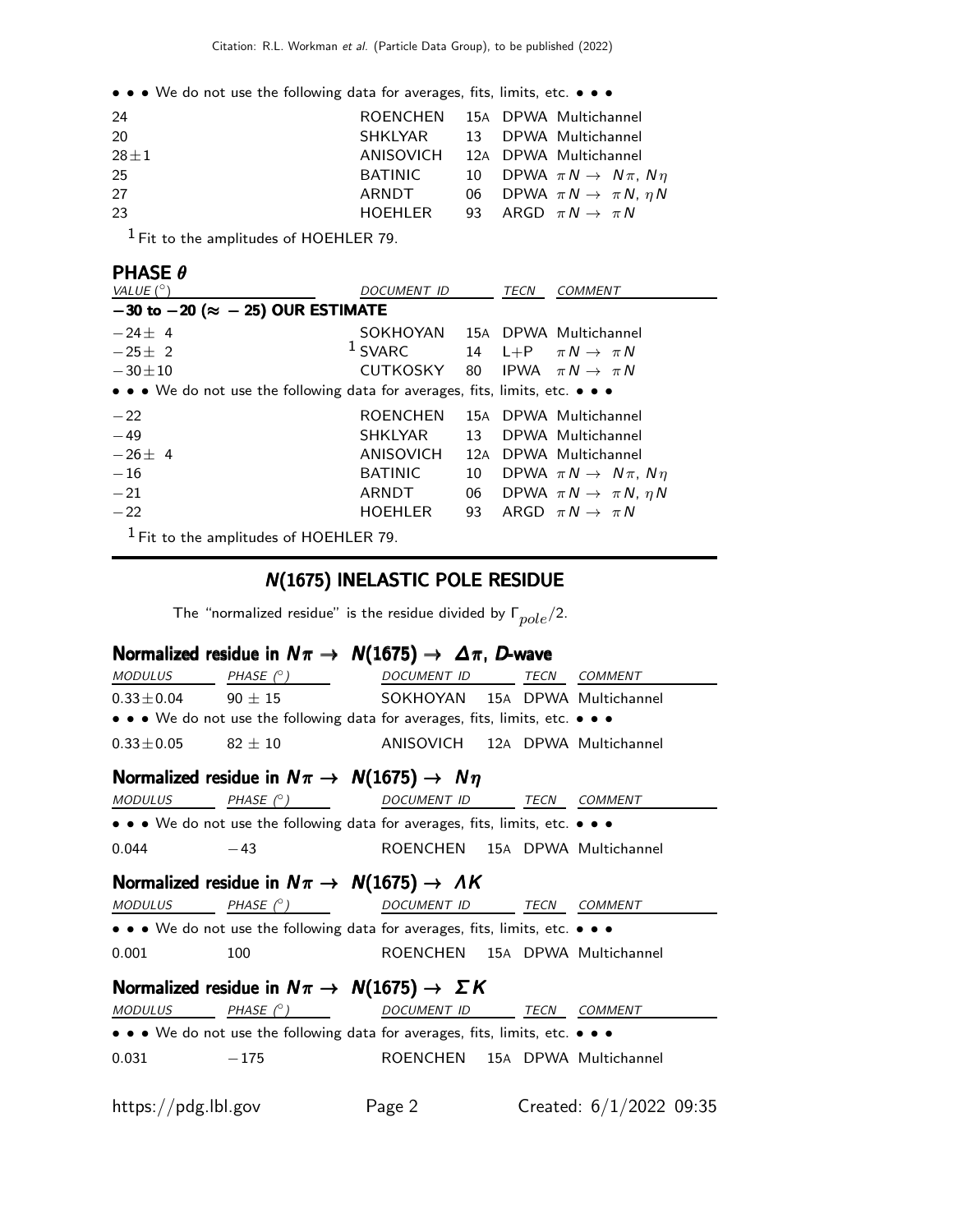### Normalized residue in  $N\pi \rightarrow N(1675) \rightarrow N\sigma$

| <i>MODULUS</i>    | PHASE $(^\circ)$                                                              | DOCUMENT ID                     | TECN | <i>COMMENT</i> |
|-------------------|-------------------------------------------------------------------------------|---------------------------------|------|----------------|
| $0.13\pm0.03$     | $125 + 20$                                                                    | SOKHOYAN 15A DPWA Multichannel  |      |                |
|                   | • • • We do not use the following data for averages, fits, limits, etc. • • • |                                 |      |                |
| $0.15\!\pm\!0.04$ | $132 + 18$                                                                    | ANISOVICH 12A DPWA Multichannel |      |                |

## N(1675) BREIT-WIGNER MASS

| VALUE (MeV)                                                                   | DOCUMENT ID     |                 | TECN | <b>COMMENT</b>                               |
|-------------------------------------------------------------------------------|-----------------|-----------------|------|----------------------------------------------|
| to 1680 (≈ 1675) OUR ESTIMATE<br>1665                                         |                 |                 |      |                                              |
| $±$ 2<br>1669                                                                 | $1$ HUNT        | 19              |      | DPWA Multichannel                            |
| $1663 \pm 4$                                                                  | SOKHOYAN        | 15A             |      | DPWA Multichannel                            |
| $1666 \pm 2$                                                                  | $1$ SHKLYAR     |                 |      | 13 DPWA Multichannel                         |
| $1674.1 \pm 0.2$                                                              | $1$ ARNDT       |                 |      | 06 DPWA $\pi N \rightarrow \pi N$ , $\eta N$ |
| $1675 + 10$                                                                   | <b>CUTKOSKY</b> |                 |      | 80 IPWA $\pi N \rightarrow \pi N$            |
| $1679 \pm 8$                                                                  | HOEHLER         | 79              |      | IPWA $\pi N \rightarrow \pi N$               |
| • • • We do not use the following data for averages, fits, limits, etc. • • • |                 |                 |      |                                              |
| $1664 + 5$                                                                    | ANISOVICH       | 12A             |      | DPWA Multichannel                            |
| 1679<br>$+1$                                                                  | $1$ SHRESTHA    | 12A             |      | DPWA Multichannel                            |
| 1679<br>$+9$                                                                  | <b>BATINIC</b>  | 10              |      | DPWA $\pi N \rightarrow N \pi$ , $N \eta$    |
| $1685 \pm 4$                                                                  | VRANA           | 00 <sup>1</sup> |      | DPWA Multichannel                            |
| $1$ Statistical error only.                                                   |                 |                 |      |                                              |

### N(1675) BREIT-WIGNER WIDTH

| VALUE (MeV)                                                                   | <i>DOCUMENT ID</i> |        | TECN | <i>COMMENT</i>                            |
|-------------------------------------------------------------------------------|--------------------|--------|------|-------------------------------------------|
| to 160 ( $\approx$ 145) OUR ESTIMATE<br>130                                   |                    |        |      |                                           |
| $+8$<br>161                                                                   | $1$ HUNT           | 19     |      | DPWA Multichannel                         |
| 146<br>± 6                                                                    | SOKHOYAN           | 15A    |      | DPWA Multichannel                         |
| $148 + 1$                                                                     | $1$ SHKLYAR        | 13     |      | DPWA Multichannel                         |
| $146.5 \pm 1.0$                                                               | $1$ ARNDT          | 06     |      | DPWA $\pi N \rightarrow \pi N$ , $\eta N$ |
| $+20$<br>160                                                                  | <b>CUTKOSKY</b>    | 80     |      | IPWA $\pi N \rightarrow \pi N$            |
| $120 \pm 15$                                                                  | <b>HOEHLER</b>     | 79     |      | IPWA $\pi N \to \pi N$                    |
| • • • We do not use the following data for averages, fits, limits, etc. • • • |                    |        |      |                                           |
| 152<br>$+7$                                                                   | ANISOVICH          |        |      | 12A DPWA Multichannel                     |
| 145<br>$+4$                                                                   | $1$ SHRESTHA       | 12A    |      | DPWA Multichannel                         |
| 152<br>$+8$                                                                   | <b>BATINIC</b>     | 10     |      | DPWA $\pi N \rightarrow N \pi$ , $N \eta$ |
| $\pm 10$<br>131                                                               | <b>VRANA</b>       | $00\,$ |      | DPWA Multichannel                         |
| <sup>1</sup> Statistical error only.                                          |                    |        |      |                                           |

## N(1675) DECAY MODES

The following branching fractions are our estimates, not fits or averages.

|                                  | Mode   | Fraction $(\Gamma_i/\Gamma)$ |
|----------------------------------|--------|------------------------------|
| $\Gamma_1$<br>$\Gamma_2$ $N\eta$ | $N\pi$ | $38 - 42 \%$<br>$< 1\%$      |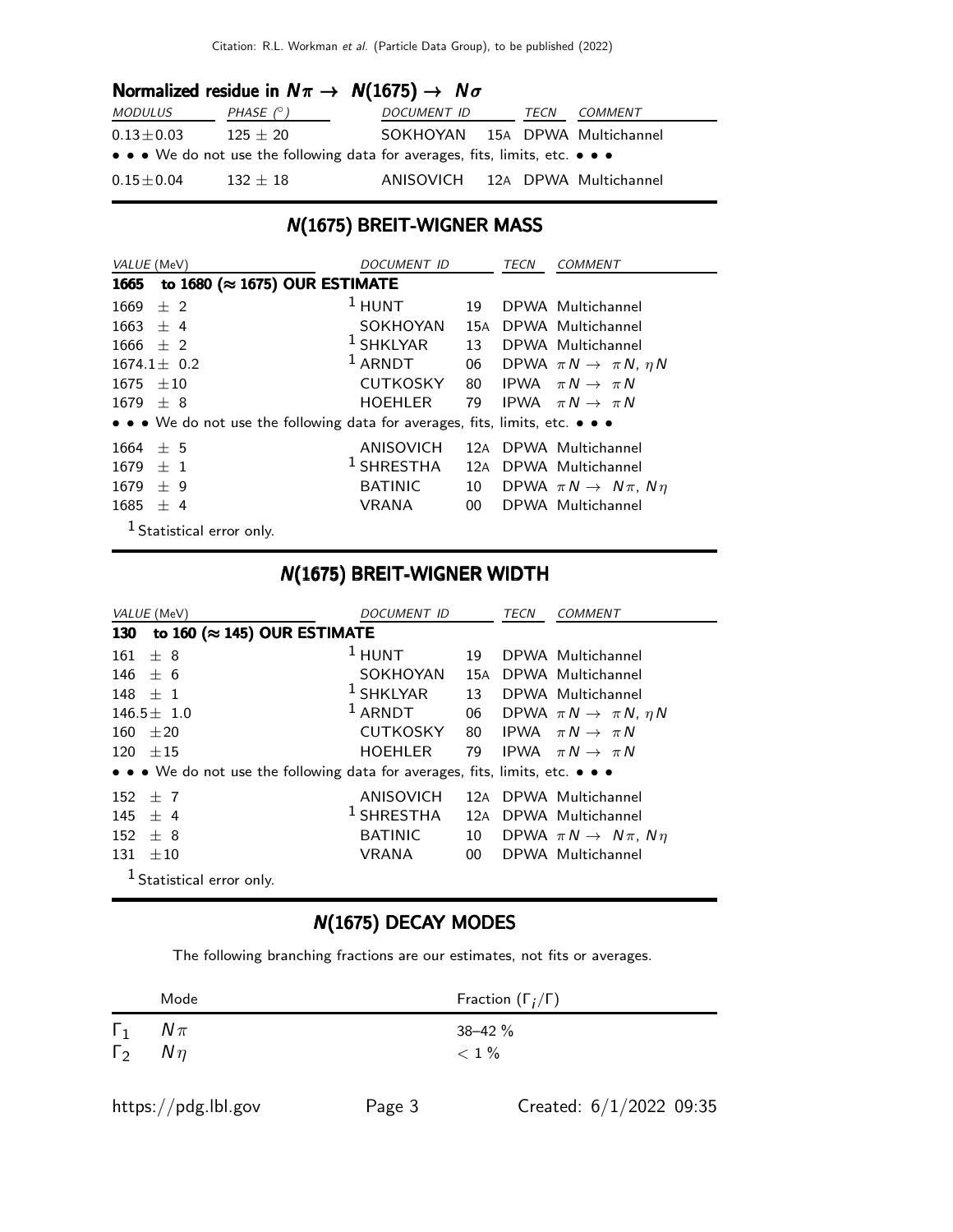| $\Gamma_3$            | ΛK                         | ${<}0.04\%$    |
|-----------------------|----------------------------|----------------|
| $\Gamma_4$            | $N \pi \pi$                | $25 - 45 \%$   |
| $\Gamma_{5}$          | $\Delta(1232)\pi$ , D-wave | $23 - 37 \%$   |
| $\Gamma_6$            | $N \rho$                   | $0.1 - 0.9 \%$ |
| $\Gamma_7$            | $N\rho$ , $S=1/2$          | ${<}0.2\%$     |
| $\mathsf{L}^8$        | $N \rho$ , S=3/2, D-wave   | $0.1 - 0.7 \%$ |
| $\Gamma_{\mathsf{Q}}$ | $N\sigma$                  | $3 - 7\%$      |
| $\Gamma_{10}$         | $p\gamma$                  | $0 - 0.02 \%$  |
| $\Gamma_{11}$         | $p\gamma$ , helicity=1/2   | $0 - 0.01 \%$  |
| $\Gamma_{12}$         | $p\gamma$ , helicity=3/2   | $0 - 0.01 \%$  |
| $\Gamma_{13}$         | n $\gamma$                 | $0 - 0.15 \%$  |
| $\Gamma_{14}$         | $n\gamma$ , helicity=1/2   | $0 - 0.05 \%$  |
| $\Gamma_{15}$         | $n\gamma$ , helicity=3/2   | $0 - 0.10 \%$  |

# N(1675) BRANCHING RATIOS

Γ $(N\pi)/\Gamma_{\text{total}}$  Γ $_1/\Gamma$ 

| VALUE $(\%)$                                                                  | DOCUMENT ID           |    | TECN | <b>COMMENT</b>                            |
|-------------------------------------------------------------------------------|-----------------------|----|------|-------------------------------------------|
| to 42 ( $\approx$ 40) OUR ESTIMATE<br>38                                      |                       |    |      |                                           |
| 33<br>$\pm 1$                                                                 | <sup>1</sup> HUNT     | 19 |      | DPWA Multichannel                         |
| $41 + 2$                                                                      | SOKHOYAN              |    |      | 15A DPWA Multichannel                     |
| 41 $\pm 1$                                                                    | <sup>1</sup> SHKLYAR  | 13 |      | DPWA Multichannel                         |
| $39.3 \pm 0.1$                                                                | $1$ ARNDT             | 06 |      | DPWA $\pi N \rightarrow \pi N$ , $\eta N$ |
| $38 + 5$                                                                      | <b>CUTKOSKY</b>       | 80 |      | IPWA $\pi N \rightarrow \pi N$            |
| 38 $\pm 3$                                                                    | HOEHLER               | 79 |      | IPWA $\pi N \rightarrow \pi N$            |
| • • • We do not use the following data for averages, fits, limits, etc. • • • |                       |    |      |                                           |
| 40 $\pm$ 3                                                                    | ANISOVICH             |    |      | 12A DPWA Multichannel                     |
| $38.6 \pm 0.6$                                                                | <sup>1</sup> SHRESTHA |    |      | 12A DPWA Multichannel                     |
| 35 $\pm$ 4                                                                    | <b>BATINIC</b>        | 10 |      | DPWA $\pi N \rightarrow N \pi$ , $N \eta$ |
| 35 $\pm 1$                                                                    | VRANA                 | 00 |      | DPWA Multichannel                         |
| <sup>1</sup> Statistical error only.                                          |                       |    |      |                                           |

| $\Gamma(N\eta)/\Gamma_{\rm total}$                                            |                    |    |      |                                           | $\lceil 2/\rceil$ |
|-------------------------------------------------------------------------------|--------------------|----|------|-------------------------------------------|-------------------|
| VALUE $(\%)$                                                                  | <b>DOCUMENT ID</b> |    | TECN | <b>COMMENT</b>                            |                   |
| $0.5 \pm 0.5$                                                                 | <b>MUELLER</b>     | 20 |      | DPWA Multichannel                         |                   |
| $2.0 \pm 0.3$                                                                 | $1$ HUNT           | 19 |      | DPWA Multichannel                         |                   |
| ${<}1$                                                                        | SHKLYAR            | 13 |      | DPWA Multichannel                         |                   |
| • • • We do not use the following data for averages, fits, limits, etc. • • • |                    |    |      |                                           |                   |
| ${<}1$                                                                        | $1$ SHRESTHA       |    |      | 12A DPWA Multichannel                     |                   |
| $0.1 \pm 0.1$                                                                 | <b>BATINIC</b>     | 10 |      | DPWA $\pi N \rightarrow N \pi$ , $N \eta$ |                   |
| $3 \pm 3$                                                                     | <b>THOMA</b>       | 08 |      | DPWA Multichannel                         |                   |
| $\pm 1$<br>0                                                                  | <b>VRANA</b>       | 00 |      | DPWA Multichannel                         |                   |
| $1$ Statistical error only.                                                   |                    |    |      |                                           |                   |

| $\Gamma(\Lambda K)/\Gamma_{\rm total}$                           |             |    |      |                   | $\Gamma_3/\Gamma$ |
|------------------------------------------------------------------|-------------|----|------|-------------------|-------------------|
| VALUE (%)                                                        | DOCUMENT ID |    | TECN | <b>COMMENT</b>    |                   |
| <0.04 % OUR ESTIMATE<br>${<}0.04$<br>$1$ Statistical error only. | $1$ HUNT    | 19 |      | DPWA Multichannel |                   |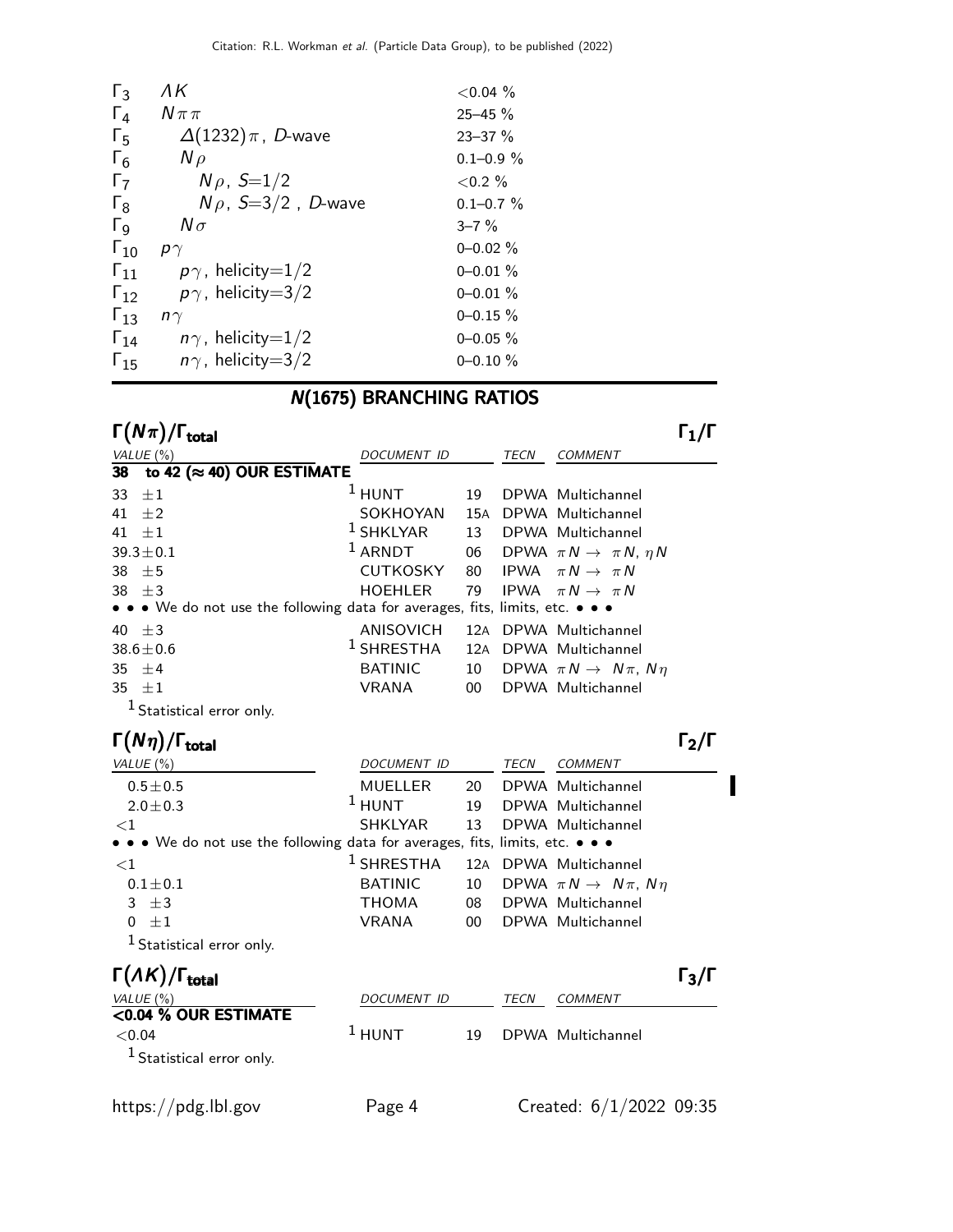## $\Gamma(\Delta(1232)\pi, D\text{-wave})/\Gamma_{\text{total}}$  Γ<sub>5</sub>/Γ

| ι (Δ(1232)π, D-wave)/I <sub>total</sub>                                       |                    |     |             |                       | 15/1                                  |
|-------------------------------------------------------------------------------|--------------------|-----|-------------|-----------------------|---------------------------------------|
| VALUE $(\%)$                                                                  | DOCUMENT ID        |     | TECN        | <b>COMMENT</b>        |                                       |
| $58.3 \pm 0.2$                                                                | $1$ HUNT           | 19  |             | DPWA Multichannel     |                                       |
| 30 $\pm 7$                                                                    | SOKHOYAN           | 15A |             | DPWA Multichannel     |                                       |
| • • • We do not use the following data for averages, fits, limits, etc. • • • |                    |     |             |                       |                                       |
| 33<br>$\pm 8$                                                                 | ANISOVICH          |     |             | 12A DPWA Multichannel |                                       |
| 46<br>$\pm 1$                                                                 | $1$ SHRESTHA       |     |             | 12A DPWA Multichannel |                                       |
| 63<br>$\pm 2$                                                                 | <b>VRANA</b>       | 00  |             | DPWA Multichannel     |                                       |
| $1$ Statistical error only.                                                   |                    |     |             |                       |                                       |
| $\Gamma(N\rho, S=1/2)/\Gamma_{\rm total}$                                     |                    |     |             |                       | $\Gamma_7/\Gamma$                     |
| VALUE $(\%)$                                                                  | DOCUMENT ID        |     | TECN        | <b>COMMENT</b>        |                                       |
| <0.2 % OUR ESTIMATE                                                           |                    |     |             |                       |                                       |
| ${<}0.2$                                                                      | $1$ HUNT           | 19  |             | DPWA Multichannel     |                                       |
| <sup>1</sup> Statistical error only.                                          |                    |     |             |                       |                                       |
| $\Gamma(N\rho, S=3/2, D$ -wave)/ $\Gamma_{\text{total}}$                      |                    |     |             |                       | $\Gamma_8/\Gamma$                     |
| VALUE $(\%)$                                                                  | DOCUMENT ID        |     | TECN        | <b>COMMENT</b>        |                                       |
| 0.1-0.7 % OUR ESTIMATE                                                        |                    |     |             |                       |                                       |
| $0.4 \pm 0.3$                                                                 | $1$ HUNT           | 19  |             | DPWA Multichannel     |                                       |
| <sup>1</sup> Statistical error only.                                          |                    |     |             |                       |                                       |
| $\Gamma(N\sigma)/\Gamma_{\rm total}$                                          |                    |     |             |                       | $\mathsf{\Gamma}_{9}/\mathsf{\Gamma}$ |
| VALUE (%)                                                                     | <b>DOCUMENT ID</b> |     | <b>TECN</b> | <b>COMMENT</b>        |                                       |
| $5 + 2$                                                                       | SOKHOYAN           | 15A |             | DPWA Multichannel     |                                       |
| • • • We do not use the following data for averages, fits, limits, etc. • • • |                    |     |             |                       |                                       |
| $7 + 3$                                                                       | ANISOVICH          |     |             | 12A DPWA Multichannel |                                       |
|                                                                               |                    |     |             |                       |                                       |

## N(1675) PHOTON DECAY AMPLITUDES AT THE POLE

# $N(1675) \rightarrow p\gamma$ , helicity-1/2 amplitude A<sub>1/2</sub>

| MODULUS (GeV <sup>-1/2</sup> )                                                | PHASE $(^\circ)$ | <i>DOCUMENT ID</i>             |    | TECN        | <b>COMMENT</b>        |  |
|-------------------------------------------------------------------------------|------------------|--------------------------------|----|-------------|-----------------------|--|
| $0.022 \pm 0.003$                                                             | $-12 + 7$        | SOKHOYAN 15A DPWA Multichannel |    |             |                       |  |
| $0.022 + 0.004$                                                               | $49^{+5}_{-2}$   | <b>ROENCHEN</b>                | 14 | <b>DPWA</b> |                       |  |
| • • • We do not use the following data for averages, fits, limits, etc. • • • |                  |                                |    |             |                       |  |
| 0.032                                                                         | 36               | ROENCHEN                       |    |             | 15A DPWA Multichannel |  |
| $N(1675) \rightarrow p\gamma$ , helicity-3/2 amplitude A <sub>3/2</sub>       |                  |                                |    |             |                       |  |
| MODULUS (GeV <sup>-1/2</sup> )                                                | PHASE $(^\circ)$ | DOCUMENT ID                    |    | TECN        | <i>COMMENT</i>        |  |

| $NUDULUS$ (GeV $\rightarrow$ -1                                               | PHASE IT   | <i>DOCUMENT ID</i>             | IECIV | CUMMENT |
|-------------------------------------------------------------------------------|------------|--------------------------------|-------|---------|
| $0.028 \pm 0.006$                                                             | $-17\pm 6$ | SOKHOYAN 15A DPWA Multichannel |       |         |
| $0.036 + 0.004$                                                               | $-30 + 4$  | ROENCHEN 14 DPWA               |       |         |
| • • • We do not use the following data for averages, fits, limits, etc. • • • |            |                                |       |         |
| 0.051                                                                         | $-9.3$     | ROENCHEN 15A DPWA Multichannel |       |         |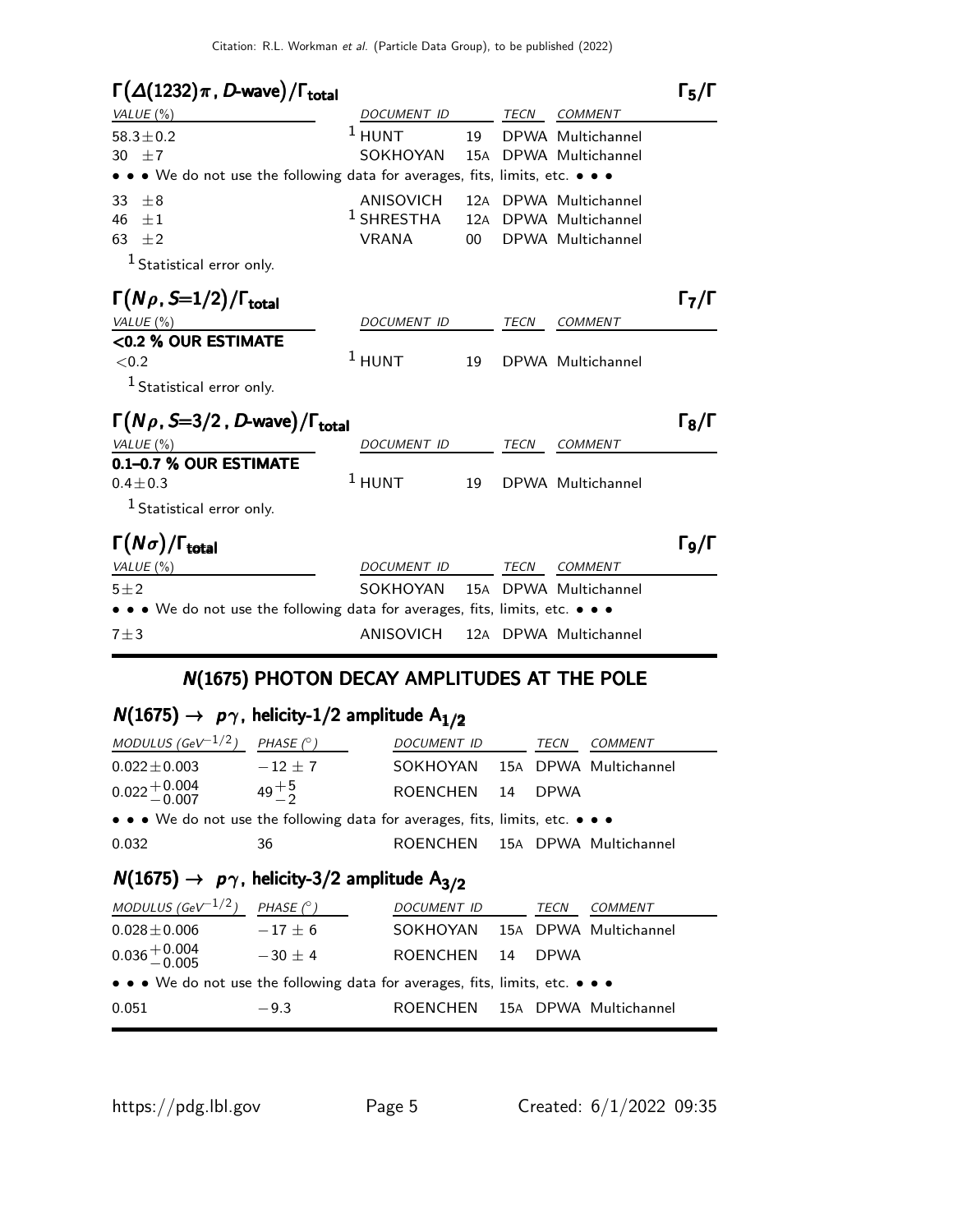## N(1675) BREIT-WIGNER PHOTON DECAY AMPLITUDES

# $N(1675) \rightarrow p\gamma$ , helicity-1/2 amplitude  $A_{1/2}$

| VALUE (GeV $^{-1/2}$ )                                                        | <b>DOCUMENT ID</b>                          |    | TECN | <b>COMMENT</b>                        |
|-------------------------------------------------------------------------------|---------------------------------------------|----|------|---------------------------------------|
| 0.010 to 0.025 ( $\approx$ 0.018) OUR ESTIMATE                                |                                             |    |      |                                       |
| $0.026 \pm 0.002$                                                             | $1$ HUNT                                    | 19 |      | DPWA Multichannel                     |
| $0.022 \pm 0.003$                                                             | SOKHOYAN                                    |    |      | 15A DPWA Multichannel                 |
| $0.009 \pm 0.001$                                                             | $1$ SHKLYAR 13                              |    |      | DPWA Multichannel                     |
| $0.013 \pm 0.001$                                                             | $1$ WORKMAN                                 |    |      | 12A DPWA $\gamma N \rightarrow N \pi$ |
| $0.018 \pm 0.002$                                                             | <sup>1</sup> DUGGER                         |    |      | 07 DPWA $\gamma N \to \pi N$          |
| • • • We do not use the following data for averages, fits, limits, etc. • • • |                                             |    |      |                                       |
| $0.024 \pm 0.003$                                                             | ANISOVICH                                   |    |      | 12A DPWA Multichannel                 |
| $0.011 \pm 0.001$                                                             | <sup>1</sup> SHRESTHA 12A DPWA Multichannel |    |      |                                       |
| 0.015                                                                         | DRECHSEL                                    | 07 |      | DPWA $\gamma N \rightarrow \pi N$     |
| $\mathbf{1}_{\mathbf{a}}$ , and $\mathbf{a}$                                  |                                             |    |      |                                       |

1 Statistical error only.

# $N(1675) \rightarrow p\gamma$ , helicity-3/2 amplitude  $A_{3/2}$

| VALUE (GeV $-1/2$ )                                                                                                | <b>DOCUMENT ID</b>                                        |    | TECN | <b>COMMENT</b>                    |
|--------------------------------------------------------------------------------------------------------------------|-----------------------------------------------------------|----|------|-----------------------------------|
| 0.015 to 0.030 ( $\approx$ 0.022) OUR ESTIMATE                                                                     |                                                           |    |      |                                   |
| $0.005 \pm 0.002$                                                                                                  | $1$ HUNT                                                  | 19 |      | DPWA Multichannel                 |
| $0.027 + 0.006$                                                                                                    | SOKHOYAN                                                  |    |      | 15A DPWA Multichannel             |
| $0.021 \pm 0.001$                                                                                                  | $1$ SHKLYAR                                               |    |      | 13 DPWA Multichannel              |
| $0.016 \pm 0.001$                                                                                                  | <sup>1</sup> WORKMAN 12A DPWA $\gamma N \rightarrow N\pi$ |    |      |                                   |
| $0.021 \pm 0.001$                                                                                                  | $^1$ DUGGER                                               |    |      | 07 DPWA $\gamma N \to \pi N$      |
| • • • We do not use the following data for averages, fits, limits, etc. • • •                                      |                                                           |    |      |                                   |
| $0.025 \pm 0.007$                                                                                                  | ANISOVICH 12A DPWA Multichannel                           |    |      |                                   |
| $0.020 + 0.001$                                                                                                    | <sup>1</sup> SHRESTHA 12A DPWA Multichannel               |    |      |                                   |
| 0.022                                                                                                              | DRECHSEL                                                  | 07 |      | DPWA $\gamma N \rightarrow \pi N$ |
| $\mathbf{1}$ and $\mathbf{1}$ and $\mathbf{1}$ and $\mathbf{1}$ and $\mathbf{1}$ and $\mathbf{1}$ and $\mathbf{1}$ |                                                           |    |      |                                   |

1 Statistical error only.

# $N(1675) \rightarrow n\gamma$ , helicity-1/2 amplitude A<sub>1/2</sub>

| VALUE (GeV $^{-1/2}$ )                                                        | DOCUMENT ID                                 | TECN | <b>COMMENT</b>                        |
|-------------------------------------------------------------------------------|---------------------------------------------|------|---------------------------------------|
| $-0.065$ to $-0.055$ ( $\approx -0.060$ ) OUR ESTIMATE                        |                                             |      |                                       |
| $-0.069 \pm 0.005$                                                            | $1$ HUNT                                    |      | 19 DPWA Multichannel                  |
| $-0.060 \pm 0.007$                                                            | ANISOVICH 13B DPWA Multichannel             |      |                                       |
| $-0.058 \pm 0.002$                                                            | $1$ CHEN                                    |      | 12A DPWA $\gamma N \rightarrow \pi N$ |
| • • • We do not use the following data for averages, fits, limits, etc. • • • |                                             |      |                                       |
| $-0.040 \pm 0.004$                                                            | <sup>1</sup> SHRESTHA 12A DPWA Multichannel |      |                                       |
| $-0.062$                                                                      | DRECHSEL 07 DPWA $\gamma N \to \pi N$       |      |                                       |
|                                                                               |                                             |      |                                       |

<sup>1</sup> Statistical error only.

# $N(1675) \rightarrow n\gamma$ , helicity-3/2 amplitude A<sub>3/2</sub>

| <i>VALUE</i> (GeV $^{-1/2}$ )                          | DOCUMENT ID | TECN | COMMENT                               |
|--------------------------------------------------------|-------------|------|---------------------------------------|
| $-0.095$ to $-0.075$ ( $\approx -0.085$ ) OUR ESTIMATE |             |      |                                       |
| $-0.031 \pm 0.005$                                     | $1$ HUNT    |      | 19 DPWA Multichannel                  |
| $-0.088 \pm 0.010$                                     | ANISOVICH   |      | 13B DPWA Multichannel                 |
| $-0.080 \pm 0.005$                                     | $1$ CHFN    |      | 12A DPWA $\gamma N \rightarrow \pi N$ |